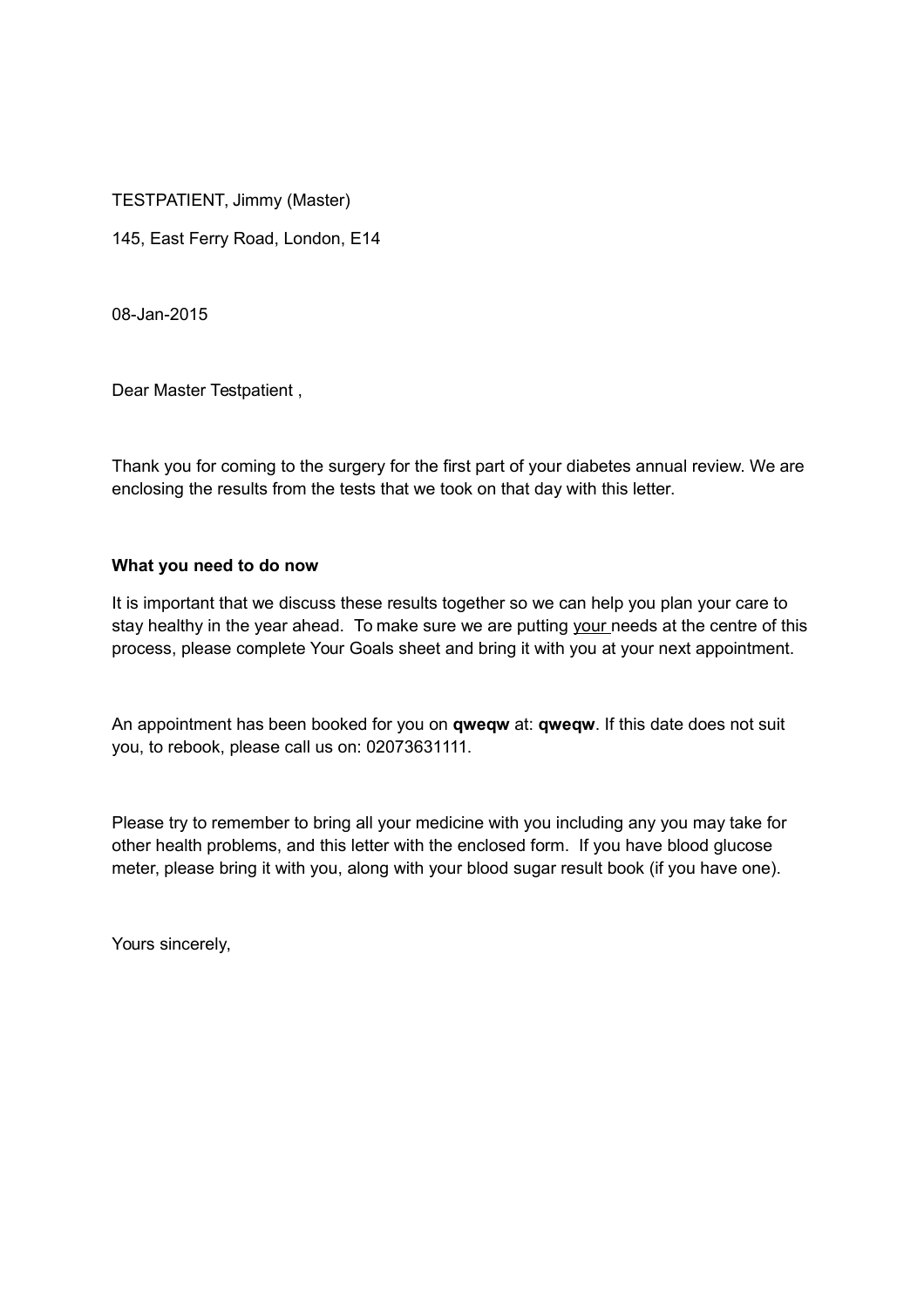## **Results for Master Jimmy Testpatient**

These are the results of your diabetes tests. We will discuss what the tests mean for you at your next appointment.

|            | <b>Blood Sugar</b><br>Keeping your blood glucose levels<br>under control can help lower your risk<br>of future complications. The HbA1C<br>figure gives us an idea how well you<br>are doing. The units have changed<br>recently.<br><b>Better below 58</b>                              | Your HbA1c                                                                                |
|------------|------------------------------------------------------------------------------------------------------------------------------------------------------------------------------------------------------------------------------------------------------------------------------------------|-------------------------------------------------------------------------------------------|
|            | <b>Blood Pressure</b>                                                                                                                                                                                                                                                                    | Your BP                                                                                   |
|            | High blood pressure can put you at<br>greater risk of having a heart attack<br>or stroke                                                                                                                                                                                                 | $21-Mar-2013$ : 140/90                                                                    |
|            | Better below 140/80 or 130/80 if<br>you have heart or kidney<br>disease                                                                                                                                                                                                                  | 14-Mar-2013: 149/90                                                                       |
| holesterol | <b>Cholesterol</b><br>Cholesterol is a fat in the blood.<br>Protecting with a statin tablet for all<br>patients with diabetes can limit the<br>risk of heart disease.                                                                                                                    | Your Cholesterol                                                                          |
|            | <b>Better below 4</b>                                                                                                                                                                                                                                                                    |                                                                                           |
|            | <b>Weight and diet</b><br>Being overweight increases the risk<br>of many medical conditions including<br>heart disease and arthritis and can<br>make your glucose and BP more<br>difficult to control. The BMI figure is<br>a way of looking at your weight<br>adjusted for your height. | Your BMI<br>$10-Oct-2012 : 16.9$<br>17-Sep-2012: 56.5                                     |
|            | <b>Better between 19 and 25</b>                                                                                                                                                                                                                                                          |                                                                                           |
|            | <b>Smoking</b><br>Smoking causes many problems with<br>your health, but is particularly<br>damaging in people with diabetes.<br>Stopping smoking is the single<br>most important thing you can<br>do.                                                                                    | Your Smoking Status<br>02-Apr-2013 Cigarette smoker : 10                                  |
|            | <b>Exercise</b><br>Regular exercise will improve your<br>health.                                                                                                                                                                                                                         | Your Exercise Rating<br>17-Nov-2011 GPPAQ physical<br>activity index: moderately inactive |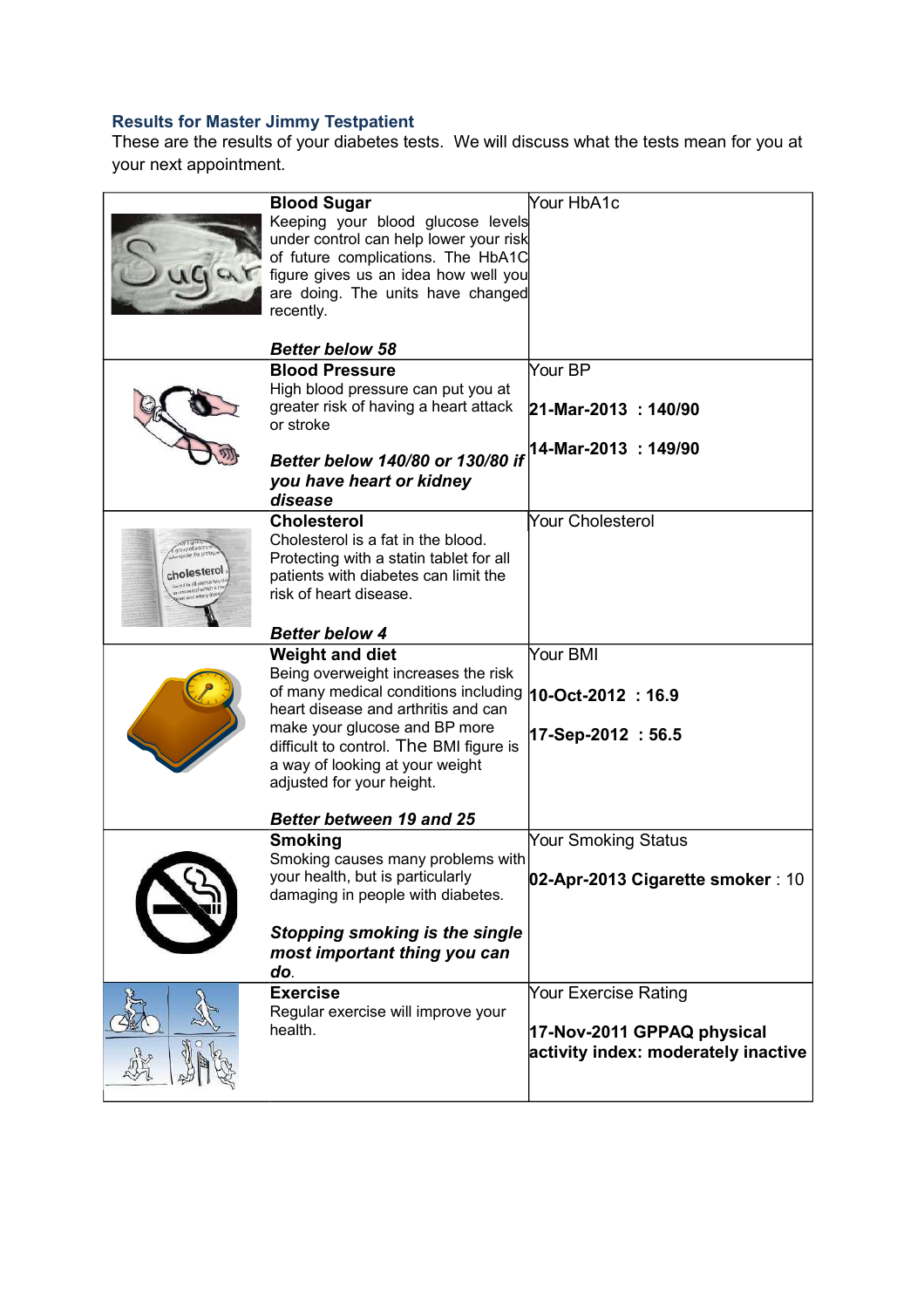| xour<br>Kidneys            | <b>Kidneys</b><br>We test your kidneys using a blood<br>test and a urine test. Diabetes can<br>damage the kidneys. We measure<br>how well they are working to identify<br>any problems at an early stage so<br>that we can try to minimise further<br>damage.<br>eGFR: better above 60<br>Urine albumin creatinine ratio:<br>better below 2.6                                                                                                                            | Your Latest Kidney Tests<br>eGFR<br>Urine Albumin Creatinine Ratio                                                                       |
|----------------------------|--------------------------------------------------------------------------------------------------------------------------------------------------------------------------------------------------------------------------------------------------------------------------------------------------------------------------------------------------------------------------------------------------------------------------------------------------------------------------|------------------------------------------------------------------------------------------------------------------------------------------|
| Е<br>F<br>N<br>тхz<br>ZDTF | <b>Eyes</b><br>Diabetes is the commonest cause of<br>blindness. Blindness may be<br>prevented if any changes in your<br>eyes are detected early enough. We diabetic retinopathy<br>measure how healthy your eyes are<br>using a simple and painless test<br>called retinal screening, usually once<br>a year. You need to have a yearly<br>digital retinal screen. If your last<br>test was more than a year ago, we<br>will need to contact the screening<br>department | Your last Retinal Screening<br>Right eye:<br>02-Jan-2013 O/E - no right<br>Left eye<br>02-Jan-2013 O/E - no left<br>diabetic retinopathy |
|                            | Feet<br>Your feet need examining to check<br>the blood flow and that there is no<br>damage to your nerves or skin. We<br>will give you an assessment of your<br>current foot risk and details of how to Right foot:<br>access care in an emergency.                                                                                                                                                                                                                      | Your Last Foot Check<br>Left foot:                                                                                                       |
|                            | <b>Other Issues</b><br>If you have any other issues you<br>would like to talk about at your next<br>appointment, please write it down<br>here. For example how your<br>diabetes affects:<br>Housing/Travel/Sport/Work/Family<br><b>Erectile Dysfunction</b><br>Erectile Dysfunction is a common                                                                                                                                                                          |                                                                                                                                          |
|                            | problem amongst men who have<br>diabetes.<br><b>Low Mood</b><br>Some people with diabetes feel low<br>in mood. We'd like to try to help if<br>you're experiencing this.                                                                                                                                                                                                                                                                                                  |                                                                                                                                          |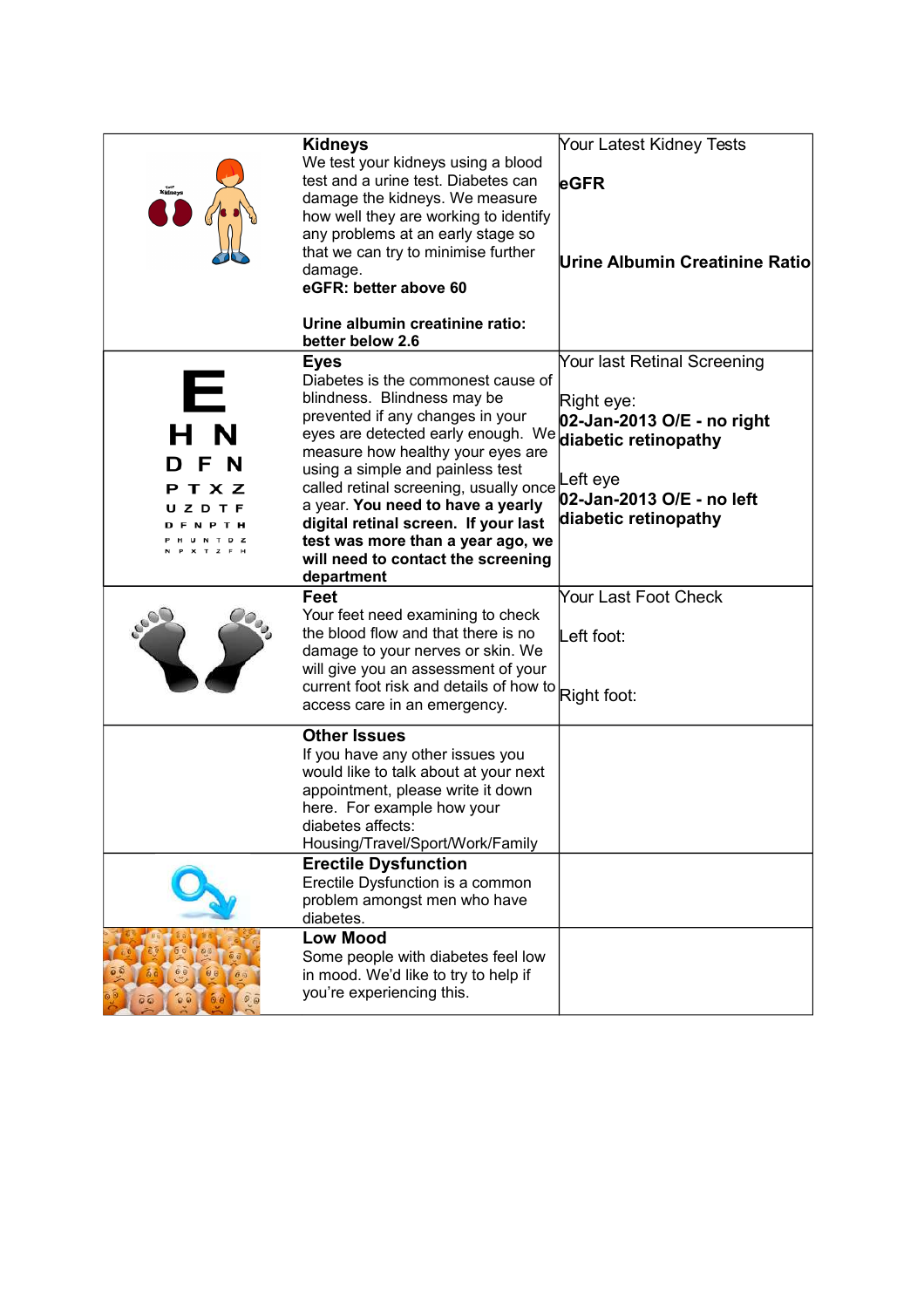## **Your Goals**

| These are some of the things people often want to talk about related to their diabetes.    |  |                          |  |                 |                     |                       |  |  |
|--------------------------------------------------------------------------------------------|--|--------------------------|--|-----------------|---------------------|-----------------------|--|--|
| Circle those which you feel you would like to discuss or have some help with when we meet. |  |                          |  |                 |                     |                       |  |  |
| Medical check-ups                                                                          |  | Taking medication        |  |                 |                     | Avoiding sugary foods |  |  |
|                                                                                            |  |                          |  |                 |                     |                       |  |  |
| Monitoring glucose levels                                                                  |  | Healthier eating         |  |                 | Thinking of getting |                       |  |  |
| pregnant                                                                                   |  |                          |  |                 |                     |                       |  |  |
|                                                                                            |  |                          |  |                 |                     |                       |  |  |
| Low mood, sadness or depression                                                            |  | Sexual function problems |  | Family concerns |                     |                       |  |  |
|                                                                                            |  |                          |  |                 |                     |                       |  |  |
| Feeling tired all the time                                                                 |  | Physical activity        |  |                 | Smoking             | Weight                |  |  |
|                                                                                            |  |                          |  |                 |                     |                       |  |  |
| What sort of things would you like to work on?                                             |  |                          |  |                 |                     |                       |  |  |
|                                                                                            |  |                          |  |                 |                     |                       |  |  |
|                                                                                            |  |                          |  |                 |                     |                       |  |  |
|                                                                                            |  |                          |  |                 |                     |                       |  |  |
|                                                                                            |  |                          |  |                 |                     |                       |  |  |
|                                                                                            |  |                          |  |                 |                     |                       |  |  |
|                                                                                            |  |                          |  |                 |                     |                       |  |  |
|                                                                                            |  |                          |  |                 |                     |                       |  |  |
| What one thing do you want to achieve?                                                     |  |                          |  |                 |                     |                       |  |  |
|                                                                                            |  |                          |  |                 |                     |                       |  |  |
|                                                                                            |  |                          |  |                 |                     |                       |  |  |
|                                                                                            |  |                          |  |                 |                     |                       |  |  |
| How important is it to you?                                                                |  |                          |  |                 |                     |                       |  |  |
|                                                                                            |  |                          |  |                 |                     |                       |  |  |
| Not important 1 2 3 4 5 6 7 8 9 10 Important                                               |  |                          |  |                 |                     |                       |  |  |
|                                                                                            |  |                          |  |                 |                     |                       |  |  |
| What exactly are you going to do? (How, what, when, where)                                 |  |                          |  |                 |                     |                       |  |  |
|                                                                                            |  |                          |  |                 |                     |                       |  |  |
|                                                                                            |  |                          |  |                 |                     |                       |  |  |
|                                                                                            |  |                          |  |                 |                     |                       |  |  |
| What could get in your way to stop you achieving this goal?                                |  |                          |  |                 |                     |                       |  |  |
|                                                                                            |  |                          |  |                 |                     |                       |  |  |
|                                                                                            |  |                          |  |                 |                     |                       |  |  |